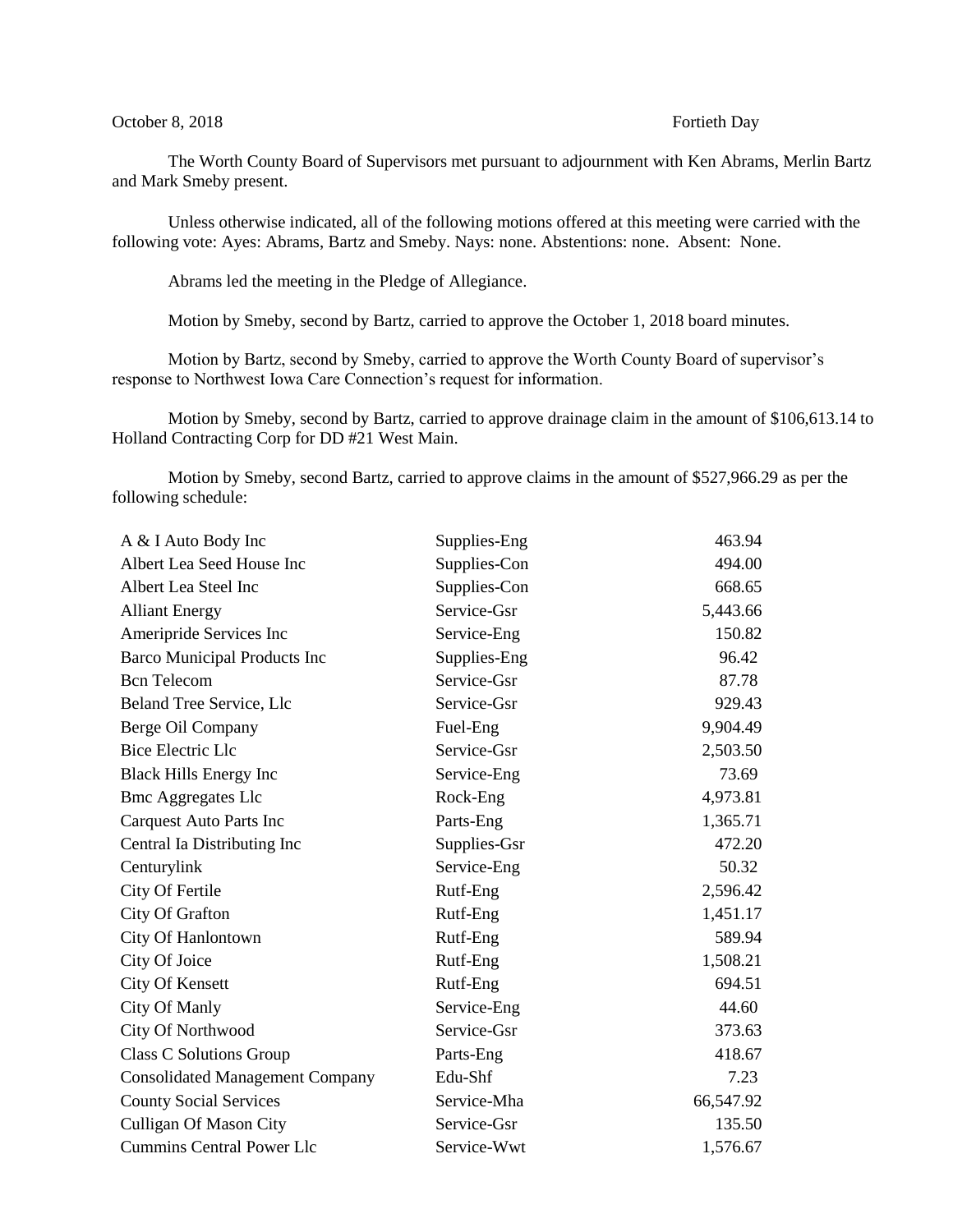| Dakota County Sheriff's Office        | Service-Aty        | 70.00    |
|---------------------------------------|--------------------|----------|
| Dave Syverson Inc                     | Parts-Eng          | 1,747.75 |
| Des Moines Stamp Mfg Co               | Supplies-Aud       | 32.40    |
| Diamond Mowers Inc                    | Parts-Eng          | 529.44   |
| Dick's Place Body & Tow               | Service-Shf        | 350.00   |
| <b>Edie Prazak</b>                    | Mileage-Phd        | 252.50   |
| Eilertson Repair                      | Service-Con        | 131.01   |
| <b>Electronic Engineering</b>         | Supplies-Eng       | 350.99   |
| Falkstone Llc                         | Rock-Eng           | 4,214.07 |
| <b>Fastenal Company</b>               | Parts-Eng          | 258.04   |
| Greve Law Office                      | Rent & Payroll     | 5,855.50 |
| Heartland Asphalt Inc                 | Supplies-Eng       | 3,869.84 |
| Huber Supply Co Inc                   | Supplies-Eng       | 152.64   |
| Ia Dept Of Natural Resources          | Permit-San         | 125.00   |
| Ia Dept Of Natural Resources          | Fees-Wat           | 134.00   |
| Ia Dept Of Transportation             | Supplies-Eng       | 2,843.75 |
| Ia Prison Industries                  | Supplies-Eng       | 3,532.90 |
| Ia Secretary Of State                 | Notary-Shf         | 60.00    |
| Icap                                  | Service-Ins        | 506.64   |
| Imwca                                 | Wk Comp Prem 18-19 | 4,859.00 |
| Interstate Batteries Of Upper Iowa    | Supplies-Eng       | 229.90   |
| Ip Pathways                           | Service-Dap        | 7,722.70 |
| J & J Machining Welding & Fabricating | Supplies-Eng       | 418.41   |
| J & J Medical                         | Service-Shf        | 169.00   |
| Joel Rohne                            | Mileage-It/Gis     | 110.00   |
| Johnson Vinyl Graphics                | Parts-Eng          | 180.00   |
| Kibble Equipment Llc                  | Parts-Eng          | 252.67   |
| <b>Knudtson Automotive Service</b>    | Service-Shf        | 1,639.98 |
| Lane Anderson                         | Service-Wwt        | 120.00   |
| <b>Lawson Products Inc</b>            | Supplies-Con       | 1,028.35 |
| Lexisnexis                            | Service-Aty        | 167.00   |
| Mail Services Llc                     | Service-Trs        | 262.45   |
| Marco Technologies Llc                | Service-Asr        | 391.33   |
| <b>Mark Linflott</b>                  | Reimb-Con          | 176.96   |
| Martin Marietta Materials Inc         | Rock-Eng           | 5,010.17 |
| Mason City Fire And Rescue            | Service-Mex        | 250.00   |
| Mediacom                              | Service-Gsr        | 209.95   |
| Medline Industries Inc.               | Supplies-Phd       | 100.18   |
| Mercy Medical Center-North Ia         | Service-Mex        | 843.00   |
| Midwest Pipe Supply Inc               | Supplies-Eng       | 329.80   |
| Napa Auto Parts                       | Parts-Eng          | 9.98     |
| Nena                                  | Edu-E911           | 142.00   |
| Niacog                                | Service-Tra        | 2,861.36 |
| North Central Sales & Service Inc.    | Service-Shf        | 175.00   |
| Northwood Electric Inc                | Service-Cap        | 551.50   |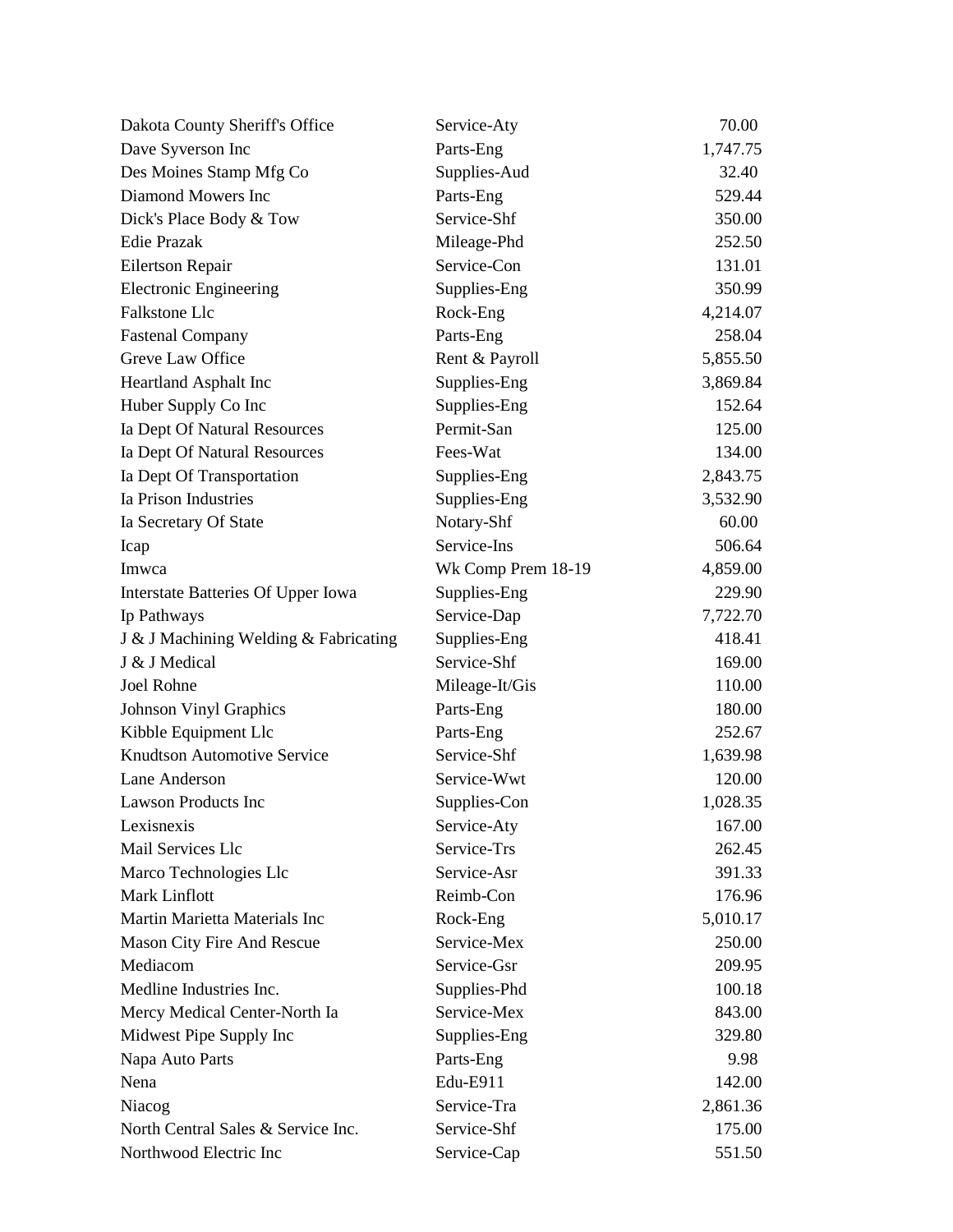| Northwood Sanitation Llc             | Service-Gsr          | 181.50     |
|--------------------------------------|----------------------|------------|
| Nsb Bank                             | Ach Billing-Dap      | 216.60     |
| Nuss Truck & Equipment Inc           | Supplies-Eng         | 3,074.34   |
| <b>Olson Trading Post Inc</b>        | Supplies-Con         | 115.84     |
| Plunkett's Pest Control Inc          | Service-Shf          | 408.80     |
| Popp Farm Drainage                   | Service-Eng          | 410.40     |
| Pratum, Inc.                         | Service-Dap          | 390.00     |
| Printing Services Inc                | Supplies-Dap         | 89.89      |
| <b>Ram Systems</b>                   | Service-Phd          | 695.00     |
| Reinhart Food Service Llc            | Supplies-Shf         | 307.90     |
| <b>Rick Christeson</b>               | Reimb-Eng            | 35.00      |
| Sanofi Pasteur Inc                   | Supplies-Phd         | 5,804.21   |
| <b>Shellie Barber</b>                | Service-San          | 743.95     |
| <b>Shield Technology Corporation</b> | Service-Dap          | 500.00     |
| <b>Silver Lake Cemetery</b>          | Service-Vaf          | 320.00     |
| Singelstad's Hardware                | Supplies-Eng         | 60.56      |
| <b>Staples Credit Plan</b>           | Supplies             | 863.30     |
| Tim Kleveland                        | Service-San          | 564.00     |
| Veenstra & Kimm, Inc                 | Service-Wwt-Wat      | 1,145.00   |
| <b>Verizon Wireless</b>              | Service-Shf          | 2,894.75   |
| Vessco, Inc.                         | Service-Wat          | 1,585.21   |
| Viafield                             | Supplies-Eng         | 2,930.82   |
| Visa                                 | Service-Dap          | 2,778.18   |
| Whks & Co                            | Service-Eng          | 13,520.00  |
| Winnebago Coop Telephone Assn        | Service-Gsr          | 2,411.41   |
| Winn-Worth Betco                     | Fy19 2nd Qtr-Org     | 12,500.00  |
| Worth Co Emergency Mgmt              | 2nd Qtr Pymt-Dis/Ema | 15,706.50  |
| Worth County Engineer                | Fuel-Con             | 1,730.71   |
| Ziegler Inc                          | Equip-Eng            | 299,132.37 |
|                                      | <b>Grand Total</b>   | 527,966.29 |

Motion by Smeby, second by Bartz, carried to approve the sheriff's monthly report and the recorder's quarterly report.

Motion by Bartz, second by Smeby, carried to approve salary change for Lois Rodemeyer and Dawn Knudtson at \$15.91/hour as submitted by the sheriff's department.

Motion by Abrams, second by Bartz, carried to approve bid by Tom Hakes for \$460.00 to install gas meter bollards at the public health building.

Motion by Bartz, second by Smeby, carried to approve the updated County Court House Security Plan.

Motion by Bartz, second by Smeby, carried to approve the updated Continuity of Operations Plan.

Motion by Bartz, second by Smeby, carried to approve the updated County Emergency Action Plan.